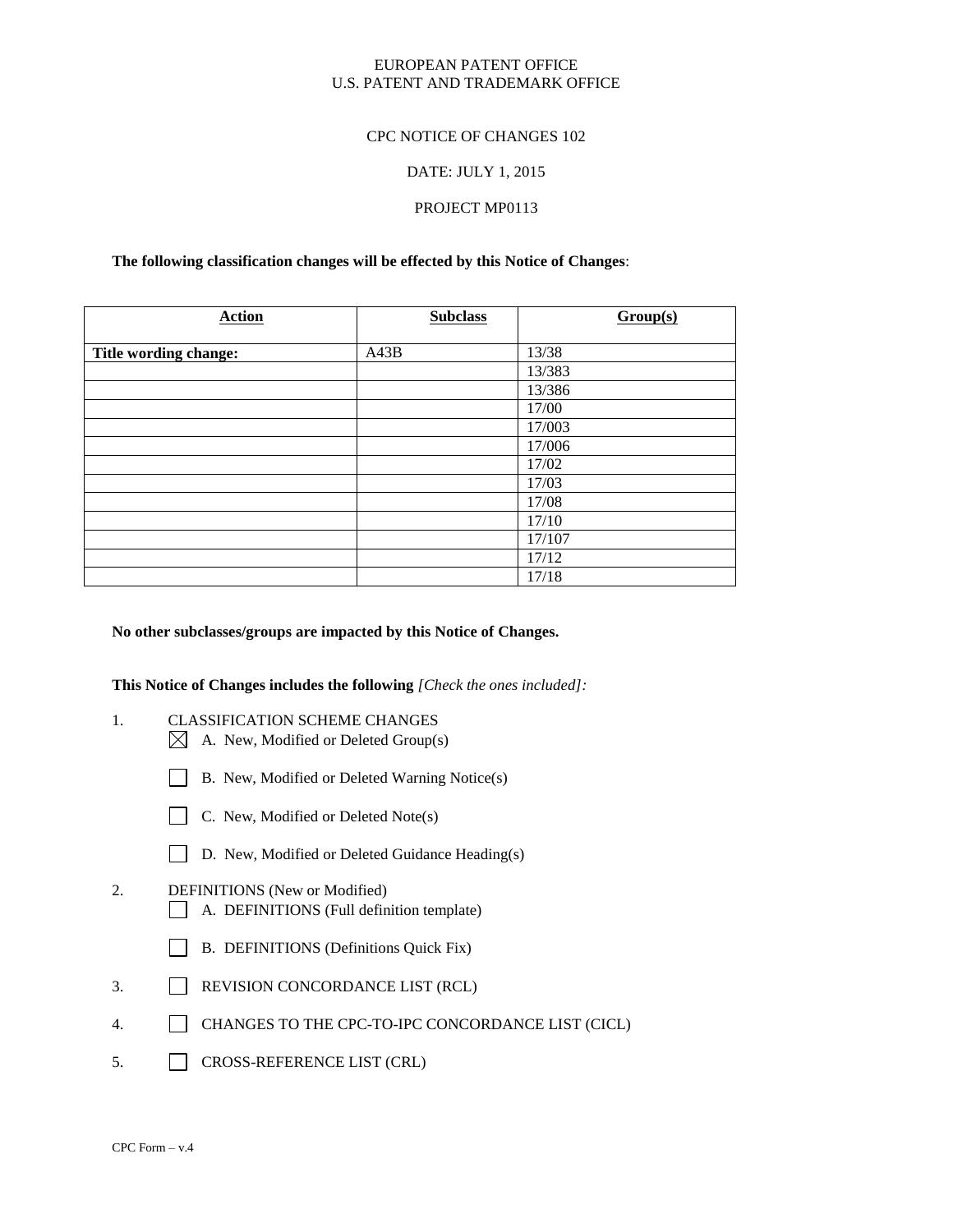## CPC NOTICE OF CHANGES 102

# DATE: JULY 1, 2015

# PROJECT MP0113

# 1. CLASSIFICATION SCHEME CHANGES

### A. New, Modified or Deleted Group(s)

# **SUBCLASS XXXX - TITLE**

| $Type*$     | <b>Symbol</b> | <b>Indent</b>  | <b>Title</b>                                     | Transferred to <sup>#</sup> |
|-------------|---------------|----------------|--------------------------------------------------|-----------------------------|
|             |               | Level          | (new or modified)                                |                             |
|             |               | Number of      | "CPC only" text should normally be               |                             |
|             |               | $dots$ (e.g.   | enclosed in {curly brackets}**                   |                             |
|             |               | 0, 1, 2)       |                                                  |                             |
| M           | A43B13/38     | 1              | Built-in insoles joined to uppers during the     |                             |
|             |               |                | manufacturing process, e.g. structural insoles;  |                             |
|             |               |                | Insoles glued to shoes during the                |                             |
|             |               |                | manufacturing process                            |                             |
| M           | A43B13/383    | $\overline{2}$ | {pieced}                                         |                             |
| M           | A43B13/386    | $\overline{2}$ | {multilayered}                                   |                             |
| M           | A43B17/00     | $\theta$       | {Inserted} insoles, e.g. footbeds or inlays, for |                             |
|             |               |                | attachment to the shoe after the upper has       |                             |
|             |               |                | been joined (special medical insertions for      |                             |
|             |               |                | shoes A61F $5/14$ )                              |                             |
| M           | A43B17/003    | 1              | {characterised by the material (made of wood     |                             |
|             |               |                | A43B17/12, made of sponge, rubber or plastic     |                             |
|             |               |                | materials $A43B17/14$ }                          |                             |
| $\mathbf M$ | A43B17/006    | $\overline{2}$ | {multilayered}                                   |                             |
| M           | A43B17/02     | 1              | wedge-like or resilient                          |                             |
| M           | A43B17/03     | $\overline{c}$ | filled with a gas, e.g. air                      |                             |
| $\mathbf M$ | A43B17/08     | 1              | ventilated                                       |                             |
| $\mathbf M$ | A43B17/10     | $\mathbf{1}$   | specially adapted for sweaty feet; waterproof    |                             |
| $\mathbf M$ | A43B17/107    | $\overline{c}$ | {waterproof}                                     |                             |
| $\mathbf M$ | A43B17/12     | $\mathbf{1}$   | made of wood                                     |                             |
| M           | A43B17/18     | 1              | Arrangements for attaching removable insoles     |                             |
|             |               |                | to footwear                                      |                             |

\*N = new entries where reclassification into entries is involved; C = entries with modified file scope where reclassification of documents from the entries is involved;  $Q =$  new entries which are firstly populated with documents via administrative transfers from deleted (D) entries. Afterwards, the transferred documents into the Q entry will either stay or be moved to more appropriate entries, as determined by intellectual reclassification; E= existing entries with enlarged file scope, which receive documents from C or D entries, e.g. when a limiting reference is removed from the entry title; M = entries with no change to the file scope (no reclassification);  $D =$  deleted entries;  $F =$  frozen entries will be deleted once reclassification of documents from the entries is completed;  $U =$  entries that are unchanged.

NOTES:

- \*\*No {curly brackets} are used for titles in CPC only subclasses, e.g. C12Y, A23Y; 2000 series symbol titles of groups found at the end of schemes (orthogonal codes); or the Y section titles. The {curly brackets} are used for 2000 series symbol titles found interspersed throughout the main trunk schemes (breakdown codes).
- For U groups, the minimum requirement is to include the U group located immediately prior to the N group or N group array, in order to show the N group hierarchy and improve the readability and understanding of the scheme. Always include the symbol, indent level and title of the U group in the table above.